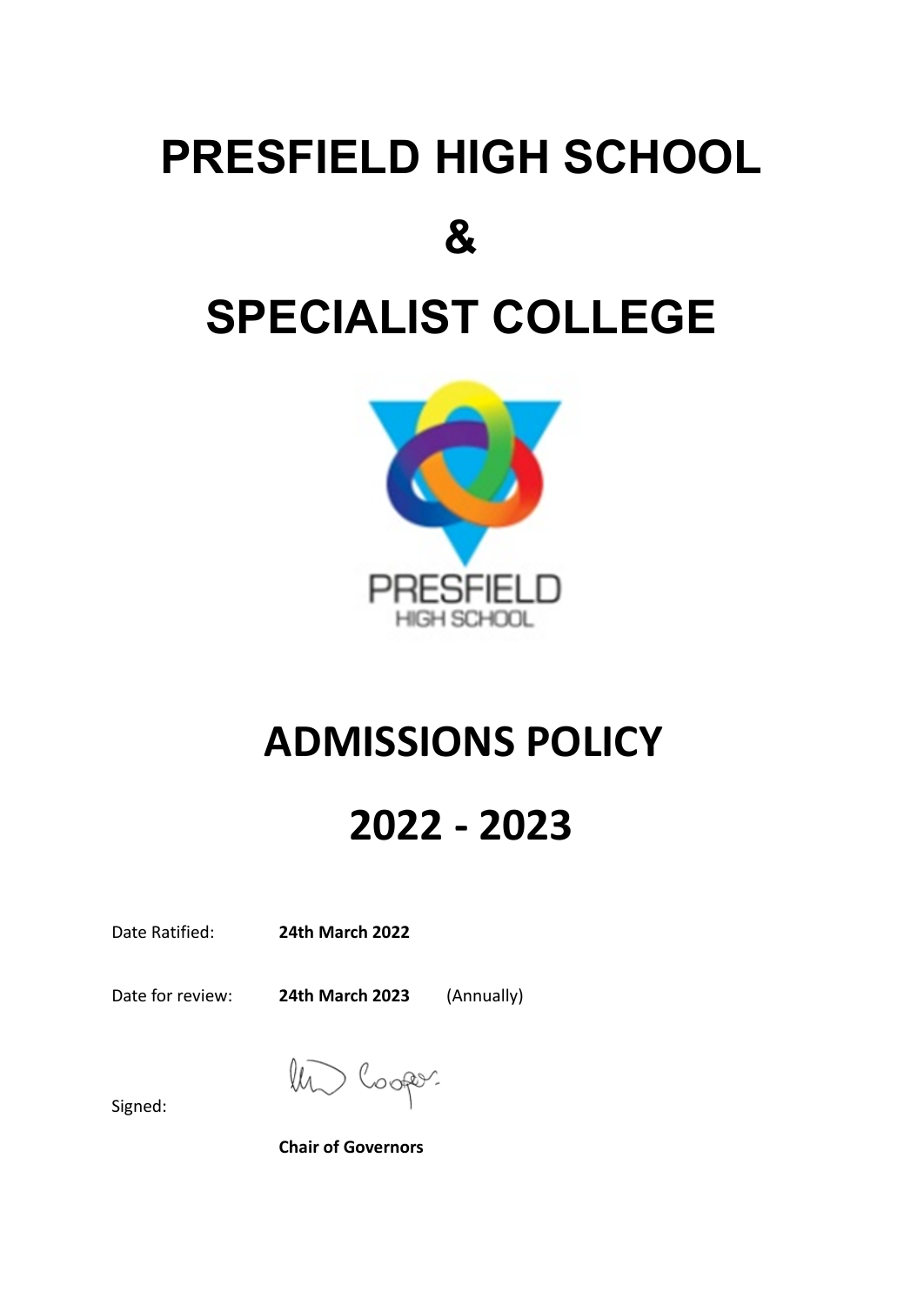This policy should be read in conjunction with the transitions policy available on the school website.

Presfield has a current Published Admission Number (PAN) of **88 places.** Each KS3 and KS4 class size has a maximum of 8 students with a potential 10% increase giving a maximum of 9 students per KS3/4 class. Students in KS5 may be in classes up to 12 to help prepare for the transition to college.

#### **Admissions Procedure**

We believe that effective inclusion into the curriculum, that ensures progression and engagement, begins at the start of the admission process.

Parents/carers are encouraged to make an informal visit to the school. This may often be suggested by the Educational Psychologist or the current school. It is intended to provide the parents/carers with the necessary information required to make an informed choice regarding their child's placement.

Presfield School welcomes all new children and their families. We wish to ensure that:-

- Parents/carers are happy with the choice of placement and the transition process
- The Student's introduction to school is positive
- The school feels confident in its capacity to meet the student's needs.

Admissions to Presfield School are completed through Sefton Local Authority SEN Department. Pupils are required to have (or be in the process of receiving) an Education Health Care Plan which details a diagnosis of Autistic Spectrum Disorder or Aspergers. Parent/carer visits are recommended prior to deciding on Presfield as a suitable school for their child. Presfield must then be named in section I of the child's EHCP during the annual review. All young people are considered for admission in line with statutory guidance and the school is able to meet their needs academically and socially.

Upon receipt of the EHCP the local authority will contact the school to ask if the school can meet the needs of the child outlined in the EHCP. Members of the SLT will read all documentation sent to assess the child's need. We will usually visit or contact the school to observe the student and speak with other professionals to get a full picture of the child's needs and to assess whether we can meet these.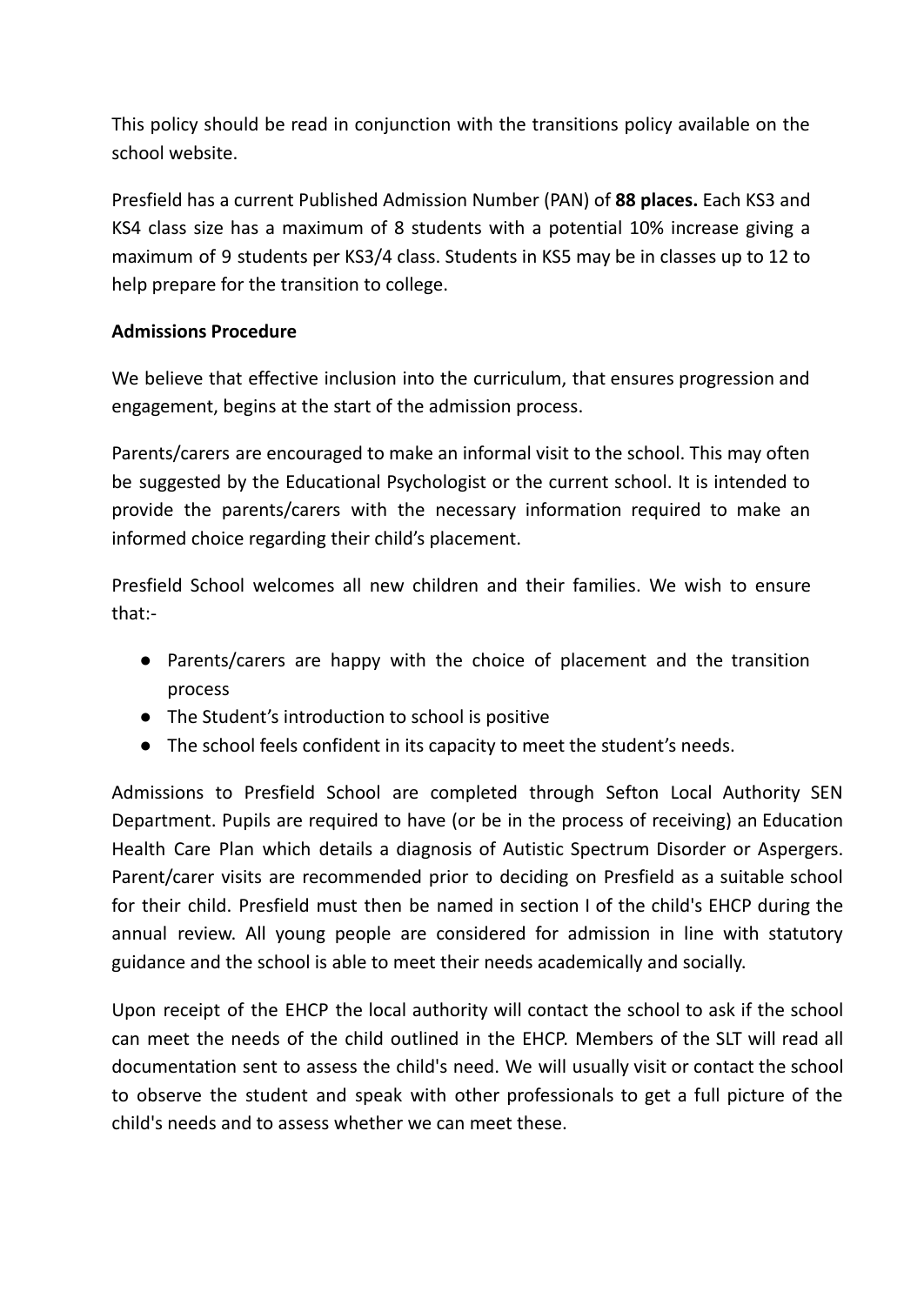After consideration of the papers Presfield will either:-

● Inform the Local Authority that we can meet the child's needs

or

● inform the Local Authority that the school does not feel it can meet the needs of the child

Where the school feels it cannot meet need a relevant reason will be given to the Local Authority.

Sefton SEND department then decides if they wish to allocate a place at Presfield and inform the school and parent of this decision. If a place is offered the school will contact the parents/carers to begin a transition process.

Following negotiation with Sefton Local Authority a small number of students from outside the borough may be admitted to the school if Sefton deem sufficient places are available.

Arriving at any new school can seem daunting but for students with Autism it can cause great anxiety, so from well before new students start at the school, we work with their current school, post 16 providers and parents to ensure that we make students feel part of any transition process.

Successful applications will be contacted by the school to arrange a bespoke transition programme based around need. (See transition policy on the school website)

Parents and carers have the right to appeal if they are unhappy about the Local Authority decision.

We have developed a clear Admissions Policy that allows for new arrivals who start at different times of the year and is well placed to identify their needs and ensure that they receive appropriate support to access the curriculum, both academic and social.

We as a school aim to provide a welcome for new arrivals that:

- Forges good communication with parents and carers
- Addresses immediate needs efficiently.
- Identifies the social and educational needs of the young person.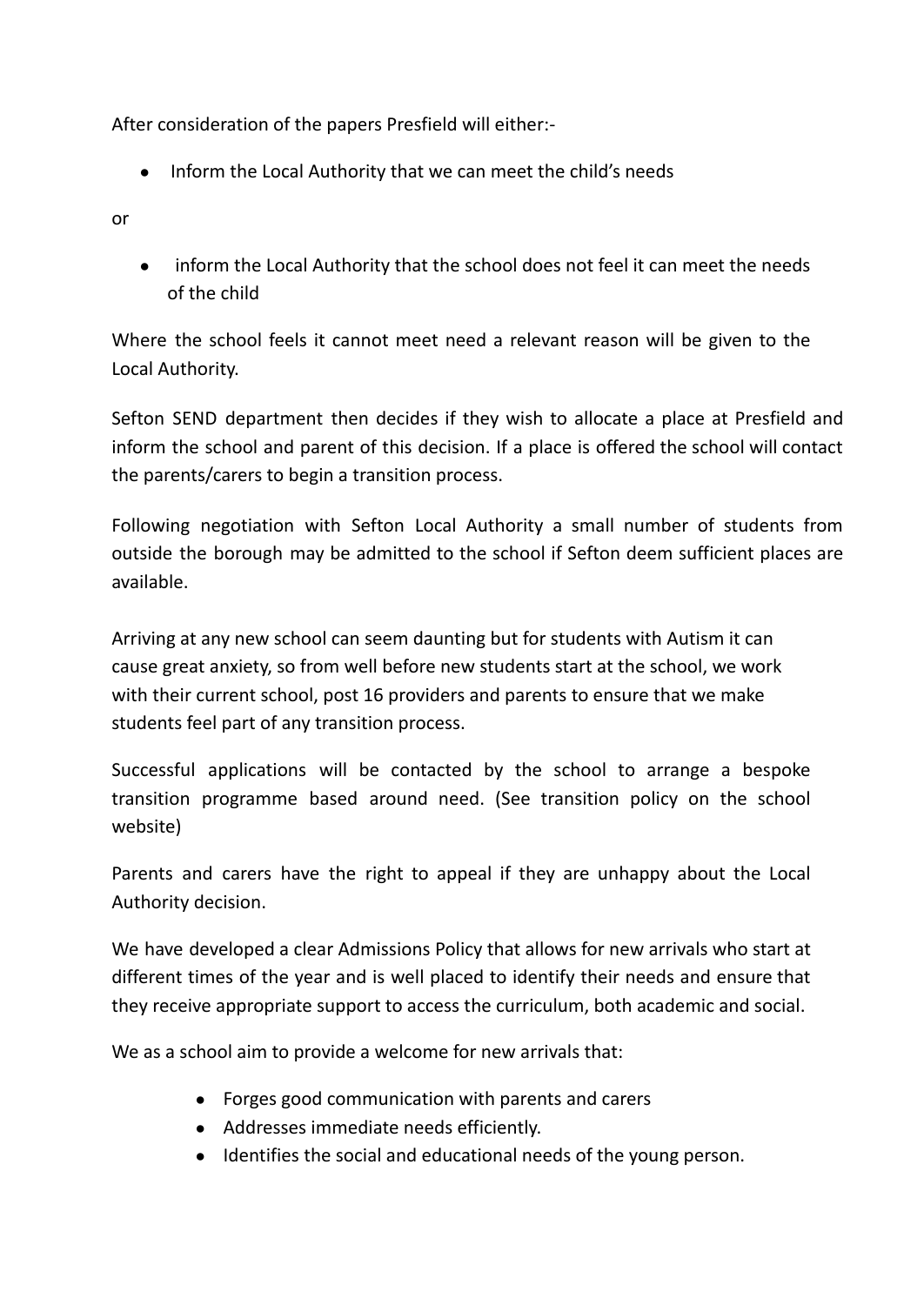- Promotes inclusion.
- Enables success in learning.

In line with DFE and Ofsted guidance and recommendations, Presfield High School and Specialist College have established the following:

- A well placed admission process to our school once a young person has been referred through to us.
- A welcoming environment with background information on linguistic, educational and cultural and social needs of the new arrivals.
- Communication with Parents, Carers and Guardians as an integral part of the Welcome and Induction (interviews, school/children's home visits, letters, texts, phone calls).
- Inform new arrivals and their families about the curriculum we offer at school through the key stages.
- Inform new arrivals and their family/carers about entitlement such as free school uniform, meals and education equipment provided by the school ect.
- Availability to new admissions and their families/carers to the school website and relevant policies.

### **Notification of changes relating to placement:**

The school office must be informed immediately of any changes relating to a placement.

It is necessary that any meetings held regarding a young person's placement are followed up by a letter from Presfield outlining decisions taken at that meeting and a copy is placed on the young person's file.

All other matters that should be followed up by a letter:

a) Young people being sent school work home whilst excluded.

b) Local Authorities decision to keep the placement open whilst a decision is being made.

c) Notification of closure of placement by Presfield.

d) Notification of closure of placement by the Local Authority.

e) Relevant Authorities/social workers informed of long term unauthorised absences.